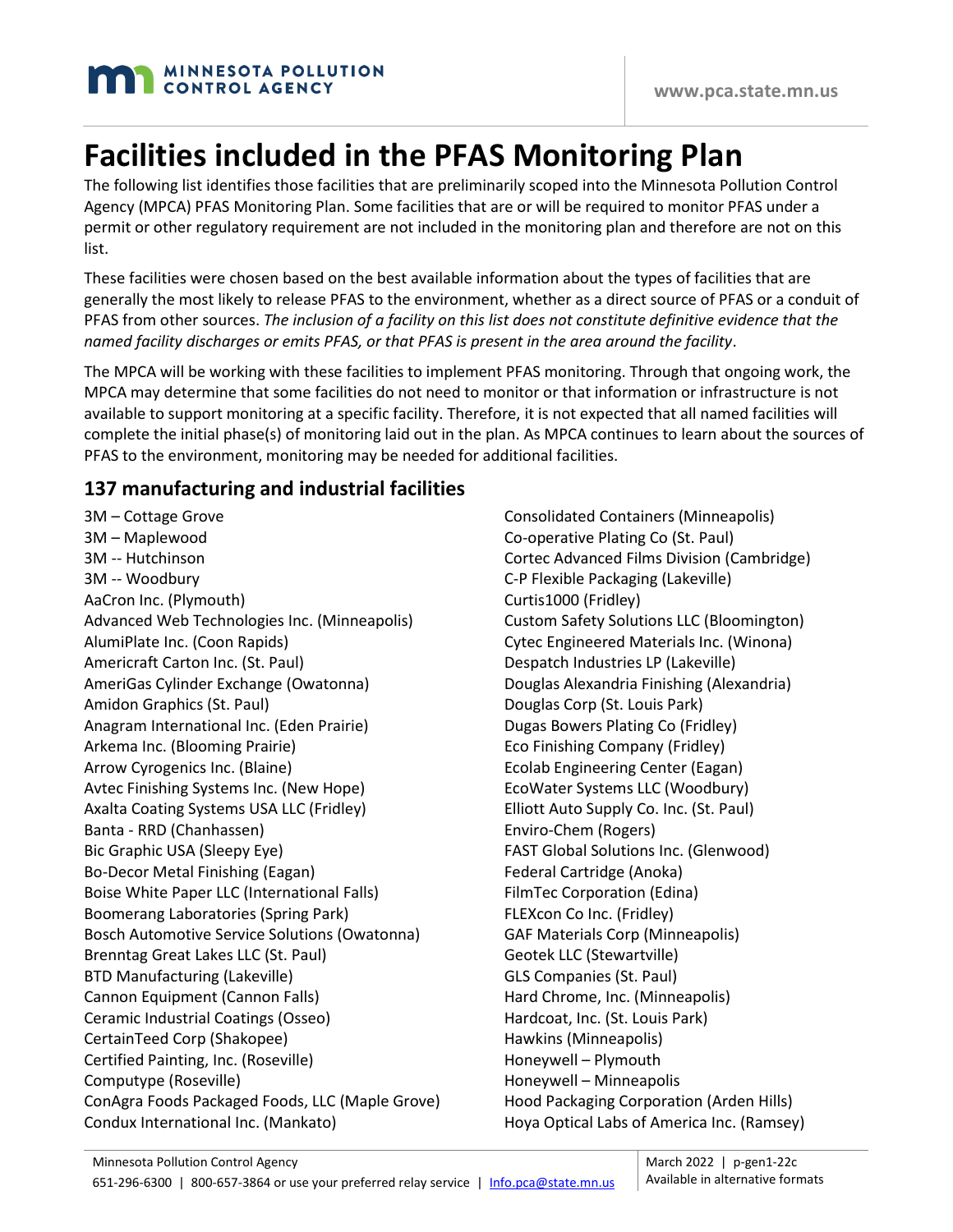Imagine! Print Solutions (Shakopee) Impressions Inc. (St. Paul) Incertec (Fridley) Interplastic Corp (Minneapolis) Inthermo Inc. (Lakeville) IWCO Direct (Chanhassen) Japs-Olson Co (St. Paul) Johnson Brothers Liquor Co (St. Louis Park) Keystone Automotive Industries Inc (Brainerd) Kurt Manufacturing Co - Main Street (Fridley) Larsen's Manufacturing Co (Fridley) Lincoln Industries of Minnesota Inc. (Pine Island) Little Falls Machine Inc. (Little Falls) Loadmaster Lubricants LLC (Hugo) LSC Communications US LLC (Maple Grove) Medivators (Plymouth) Meyer Printing (Brooklyn Park) Micro Control Company (Fridley) Modern Manufacturing & Engineering (Brooklyn Park) Morris Packaging Minnesota LLC (Plymouth) Multi-Clean (Shoreview) Nahan Printing Inc. (St. Cloud) Nico Products Inc. (Minneapolis) Northland Aluminum Products Inc. (St. Louis Park) Nygaard Industrial Painting Inc. (Hutchinson) Olympak Printing & Packaging (Grand Rapids) Owens Corning (Minneapolis) Park Industries (St. Cloud) Pioneer Metal Finishing (New Hope) Plasti-Dip International (Blaine) Polar Semiconductor LLC (Bloomington) Precision Press (North Mankato) Process Displays (Minnapolis) Quality Painting & Metal Finishing (Fridley) Rayven Inc. -- Owatonna Rayven Inc. – St. Paul Ritrama Inc. (Minneapolis) RM Johnson Co Inc. (Annandale) Robinson Rubber Products Co (New Hope) RRD Labels (Oakdale)

# **8 regional airports**

Bemidji Regional Airport Brainerd Lakes Regional Airport Duluth International Airport Falls International - Einarson Field (International Falls) Sappi Cloquet LLC (Cloquet) SB Foot Tanning Co (Red Wing) Schmidt Printing (Byron) Schweiss Distributing Inc. (Hector) Scott Equipment Co (Arlington) Seachange Printing & Marketing Services LLC (Plymouth) Shamrock Leathers Inc. (St. Joseph) Shapco Printing Inc. (Golden Valley) Sherwin-Williams Co. (Minneapolis) Shutterfly Inc. (Golden Valley) Sierra Corp (Minnetonka) SkyWater Technology Foundry Inc. (Bloomington) Smyth Companies – Austin Smyth Companies -- Minneapolis Southern Graphic Systems, LLC (Brooklyn Park) Stratasys – Eden Prairie (Wallace Road) Stratasys – Eden Prairie (76th St) Target Printing Services (Brooklyn Park) Tate & Lyle Americas LLC (Duluth) Taylor Corporation Campus (North Mankato) TE Connectivity (Plymouth) Tennant Co (Golden Valley) The John Roberts Company (Coon Rapids) Toppan Merrill LLC (Sartell) Travel Tags (Inver Grove Heights) Tursso Companies, Inc. (St. Paul) Twin City Plating (Minneapolis) Twin City Tanning Company LLP (South St. Paul) Univar Solutions (St. Paul) Univar USA Inc. (St. Paul) UPM Blandin Paper Mill (Grand Rapids) Valley Craft Industries Inc. (Lake City) Valmont/Applied Coating Tech-Plant 2 (Eden Prairie) Western Refining Terminals LLC (Cottage Grove) Westmor Fluid Solutions LLC (Columbus) Winnebago Manufacturing Co (Blue Earth) Wolkerstorfer Co., Inc. (New Brighton) WSI Industries (Monticello)

Range Regional Airport (Hibbing) Rochester International Airport Saint Cloud Regional Airport Thief River Falls Regional Airport Authority

# **143 landfills and other solid waste management facilities**

Advanced Disposal Services Rolling Hills Landfill (Buffalo) AIM Development Solid Waste Disposal Facility (Sartell)

Alter-Metal Recycling (Anoka) American Crystal Sugar – Crookston American Crystal Sugar – East Grand Forks American Crystal Sugar – Moorhead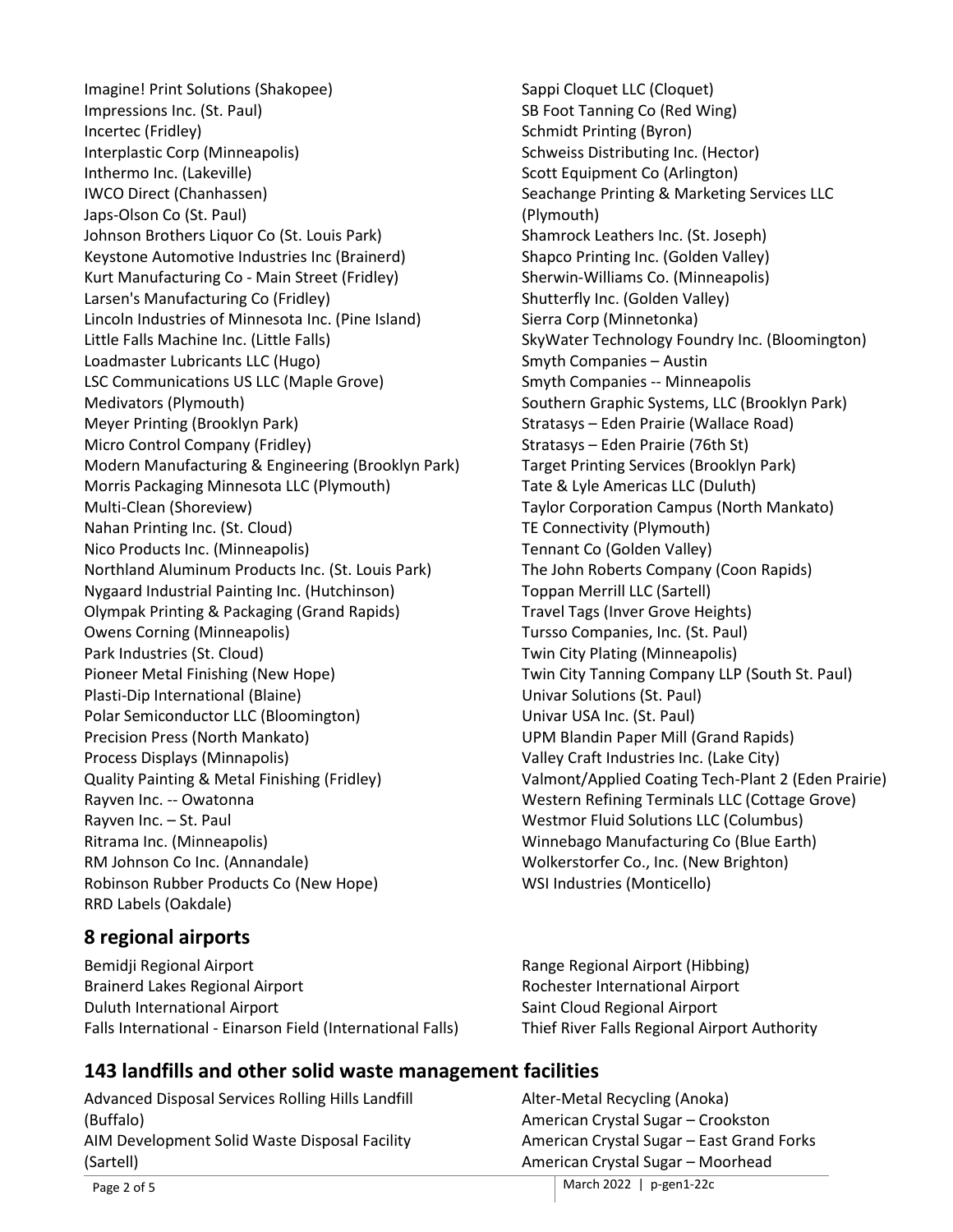AMG Resources Corp (St. Paul) AS King Ash Disposal Facility (Oak Park Heights) Austin Utilities Industrial Landfill BAE (Fridley) Bayside Recycling (Duluth) Becker County Demolition Landfill Beltrami County Demolition Landfill BH Heselton Demolition Landfill (Faribault) Boise White Paper LLC (East Koochiching) Brown County Sanitary Landfill Bueckers City Sanitation Services (Sauk Center) Camp Ripley Demolition Landfill Canby Demolition Debris Landfill Carver County/SET SSOM compost (UMN Arboretum) Chippewa County Demolition Landfill Clay County Sanitary Landfill Clay Demolition Landfill Clearwater County Landfill Cliffs Erie LLC - Hoyt Lakes Cloquet Demolition Landfill Cottonwood County Sanitary Landfill Creekside Organic Material Processing (Hutchinson) Crosslake Construction Demolition Debris (Brainerd) Crow Wing County D & G Excavating Inc. (Marshall) Dawnway Demolition Landfill (Inver Grove Heights) Dem-Con Landfill – Hawick Dem-Con Landfill – Shakopee DeZURIK Inc. (Sartell) DKV Demolition Landfill (Rush City) Dodge County Demolition Landfill Double D Demolition Landfill (Pipestone) Douglas County Demo & Landfill LLC (Alex Rubbish) East Central Solid Waste Commission (Mora) East Side Demo Inc. (East Grand Forks) Elk River Landfill, Inc. Empire M Transfer/Composting Facility (Rosemount) Engineer's Realty Demolition Landfill (Duluth) Fergus Falls Sanitary Landfill Fergus Falls South Landfill Flint Hills Resources (Rosemount) General Waste & Recycling LLC (Keewatin) Gerdau Ameristeel (St. Paul) Glenwood Demolition Disposal LLC Great River Energy - Becker Ash Landfill Grede St Cloud Industrial SW Landfill (Sartell) Grinning Bear Demolition Landfill (Backus) Hansen Demolition Landfill (Hutchinson) Hengel Ready Mix & Construction Inc (Pillager) Hengel's Westside Demolition Landfill (Pequot Lakes) Henkemeyer Demolition Landfill (Sauk Rapids) Hennepin Energy Recovery Center (Minneapolis) Henning Transfer Station/Demo Landfill

Hibbing Taconite Co Hoffman Demolition Landfill (New Ulm) Hoss Demolition Landfill (Walker) Hubbard County North Facility Hubbard County Southern Transfer Facility Itasca County Transfer Station and Demolition Landfill Kandiyohi County Sanitary Landfill Lac Qui Parle County Demolition Landfill Ladd Demolition and Aggregates LLC (Sleepy Eye) Lake of the Woods Recovery Facility Lakes Area Demolition Landfill (Detroit Lakes) Lyon County Demolition Landfill Lyon County Sanitary Landfill Mahnomen County Demolition Landfill Mar-Kit Landfill Marshall County Demolition Landfill Meeker County Demolition Landfill and Transfer **Station** MFS Farms (Good Thunder) Minnesota Fall Demolition Landfill (Granite Falls) Minnesota Power – Taconite Harbor Energy Center (Schroeder) Mississippi Topsoils Composting Facility (Cold Spring) Morrison County Sanitary Landfill Murray County Demo Debris Landfill Otter Tail County NE Ash & Demo Landfill New Ulm Steel Inc. Nobles County Landfill Inc. Norman County HHW Collection Program Northern Metals Recycling - Minneapolis Northern Metals Recycling - Becker Northland Demolition & Recycling Landfill (Hibbing) Northshore Mining Co - Silver Bay Olmsted County - Kalmar Landfill Olmsted County Waste-to-Energy Facility Omega Demolition Landfill (Thief River Falls) Otter Tail Power Co - Hoot Lake Plant (Fergus Falls) Perham Resource Recovery Facility Pilgrim Demolition Landfill (Mankato) Pine Bend Sanitary Landfill (Inver Grove Heights) Polk County Sanitary Landfill Polk County Solid Waste Facility Ponderosa Landfill (Mankato) Pope/Douglas Ash Landfill Pope/Douglas Solid Waste Management Potlatch Monofill/Crow Wing County Landfill Renville County Sanitary Landfill Rice County Landfill Rock County Transfer Station Roseau County Transfer Station and Demolition Landfill SKB Austin Demolition Landfill SKB Environmental Cloquet Landfill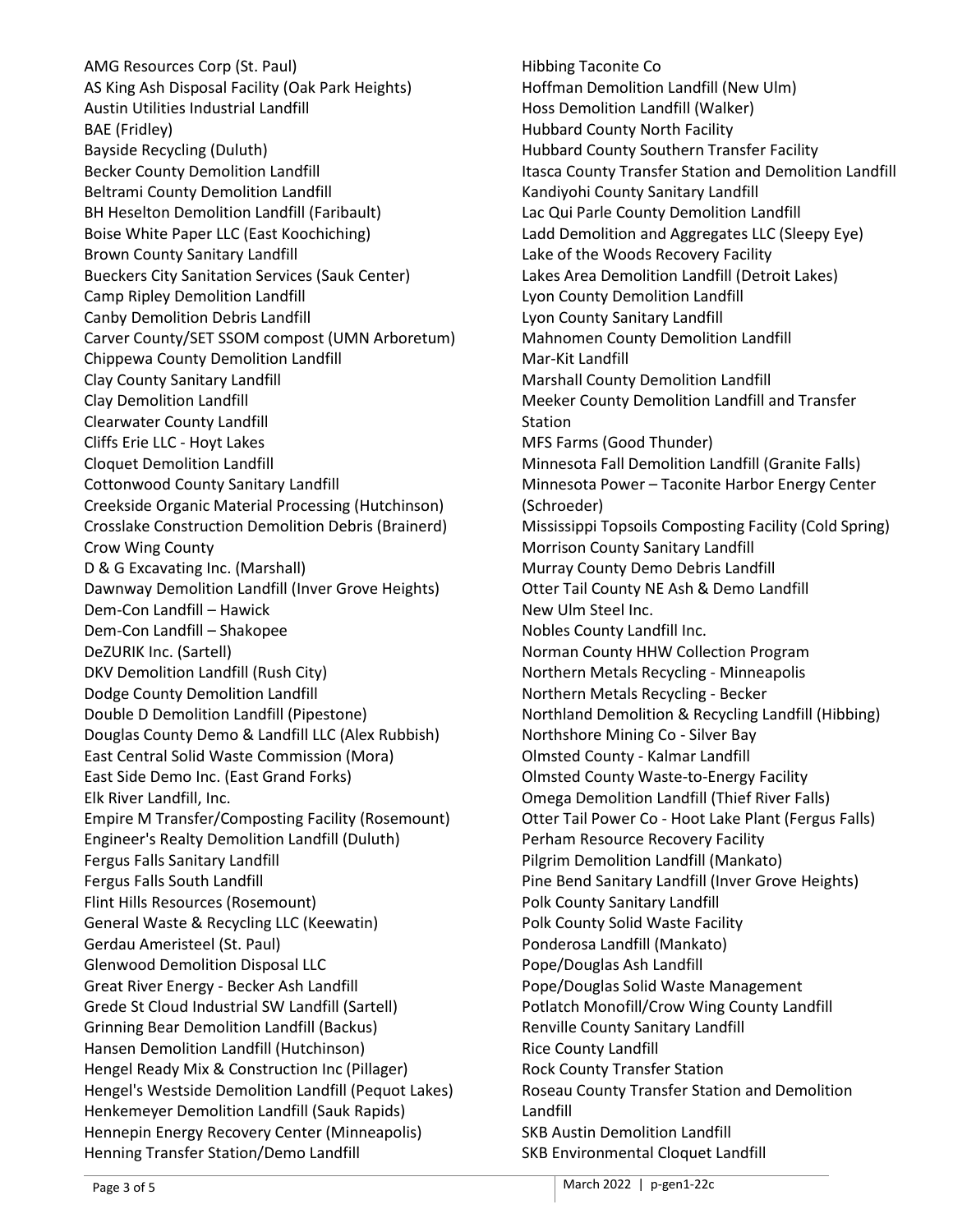SKB Lansing Landfill (Austin) SKB Rich Valley Demolition Landfill (Inver Grove Heights) SKB Rosemount Industrial Waste Facility Slagle Demolition Landfill (Remer) Southern Minnesota Beet Sugar Coop (Renville) SPX Corp. and City of Sartell Hazardous Waste Facility ST Paper 1 LLC (Duluth) St. Louis County Regional Landfill Steele County Sanitary Landfill Stevens County Facility Summit Avenue Demolition Landfill (Mankato) Swift County Compost/Recycling Facility Timms Demolition Landfill (Morristown) TK Demolition Disposal LLC (Cold Spring) Todd County Demolition Landfill Tri-County Organics (St. Cloud) Trout Demolition Debris Land Disposal (Grand Rapids) USG Interiors LLC (Cloquet)

### **91 municipal wastewater treatment plants**

Albany Albert Lea Alexandria Lake Area Sanitary District Annandale, Maple Lake, Howard Lake Appleton Ashby Austin Becker Blooming Prairie Blue Earth Brewster Browerville Buffalo Butterfield Caledonia Cambridge Cannon Falls Chandler Cold Springs Crookston Dawson Dennison Fairmont Faribault Fergus Falls Fosston Fountain Grand Marais Grand Rapids Hector Hibbing Hoyt Lakes

Utopia Soils LLC (Garfield) Valley Demo & Recycling LLC (New Ulm) Vonco Demolition Debris Landfill – Big Lake Township Vonco II LLC – Becker Vonco V LLC – Duluth Voyageur Disposal & Processing Inc. (Cannon) Wadena County Solid Waste Facility Wanamingo Demolition Landfill Waste Management – Burnsville Sanitary Landfill Waste Management Demolition Landfill (Hutchinson) Waste Management – Oak Ridge Demolition Landfill (Aitkin) Waste Management – Spruce Ridge (Glencoe) Xcel Energy – Black Dog Generating Plant (Burnsville) Xcel Energy – Red Wing Ash Disposal Facility Xcel Energy – Sherburne County Generating Plant (Becker) Xcel Energy – Wilmarth Ash Disposal Facility (Mankato)

Hutchinson Isle Lake City Le Center Le Sueur Litchfield Little Falls Long Prairie Luverne Madelia Mankato Marshall Melrose Met Council - Blue Lake (Shakopee) Met Council - Seneca (Eagan) Met Council - Metropolitan (St. Paul) Met Council - Hastings Met Council - Rogers Met Council - East Bethel Montevideo Montgomery Monticello Moorhead Morris Motley Mountain Lake New Munich New Prague New Ulm Nicollet Northfield Owatonna